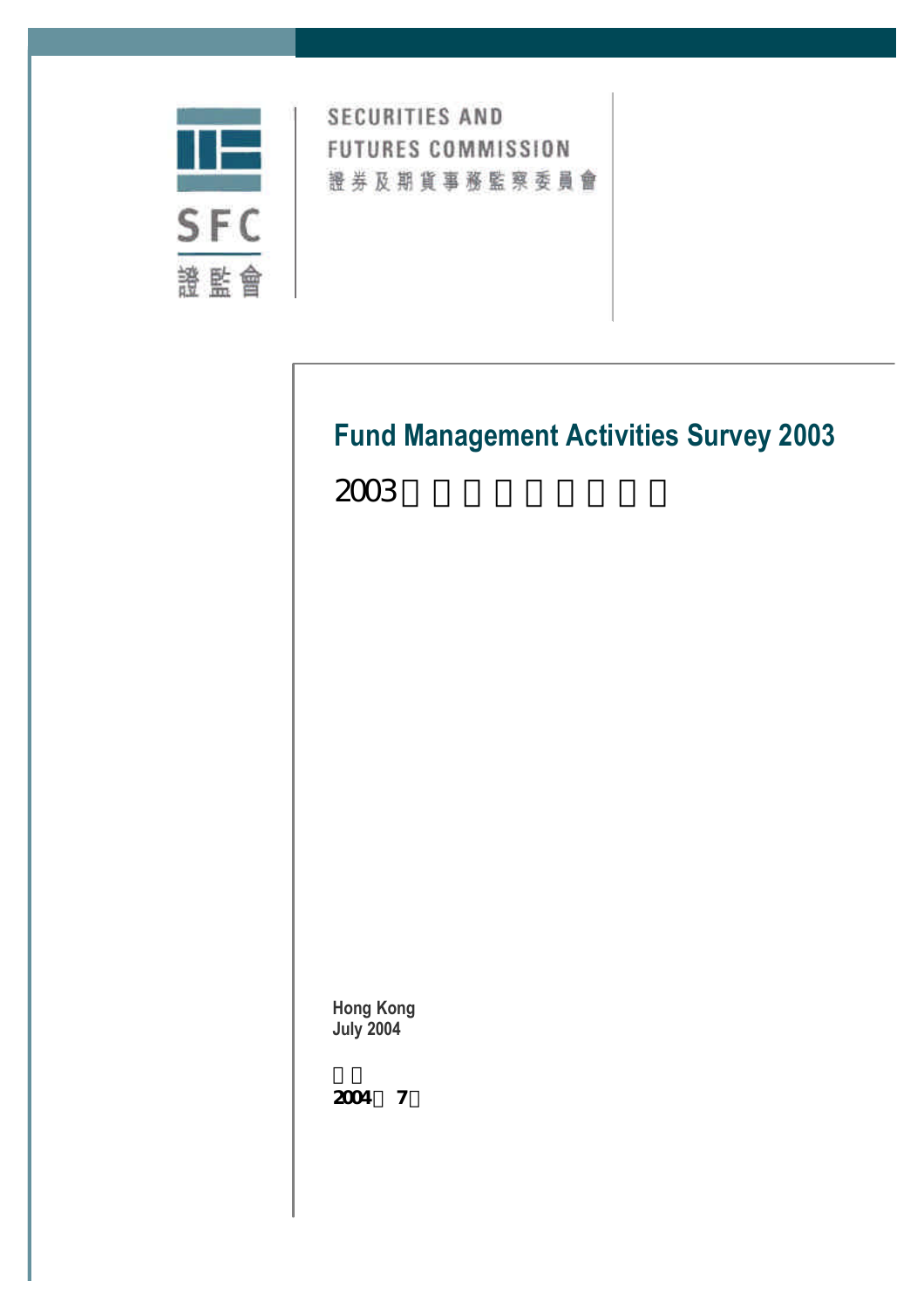# **Table of Contents**

| п |                                                                                                                                   | 1              |
|---|-----------------------------------------------------------------------------------------------------------------------------------|----------------|
| п |                                                                                                                                   | 5              |
| ■ |                                                                                                                                   | 5              |
| ■ |                                                                                                                                   | 6              |
|   |                                                                                                                                   | 6              |
|   |                                                                                                                                   | $\overline{7}$ |
|   | Total assets under management (AUM) which excludes pure<br>advisory assets and other private banking activities (\$2,250 billion) | $\tau$         |
|   |                                                                                                                                   | 8              |
|   |                                                                                                                                   | 9              |
|   | AUM (\$2,250 billion) - allocation of investments                                                                                 | 10             |
|   |                                                                                                                                   | 11             |
|   | Assets managed in Hong Kong (\$1,194 billion) - by type of funds                                                                  | 12             |
|   | Assets managed in Hong Kong (\$1,194 billion) - geographical                                                                      | 13             |
|   | Assets managed in Hong Kong (\$1,194 billion) - asset class                                                                       | 15             |
|   |                                                                                                                                   | 16             |
|   |                                                                                                                                   | 16             |
|   |                                                                                                                                   | 17             |
|   |                                                                                                                                   | 18             |
|   |                                                                                                                                   | 19             |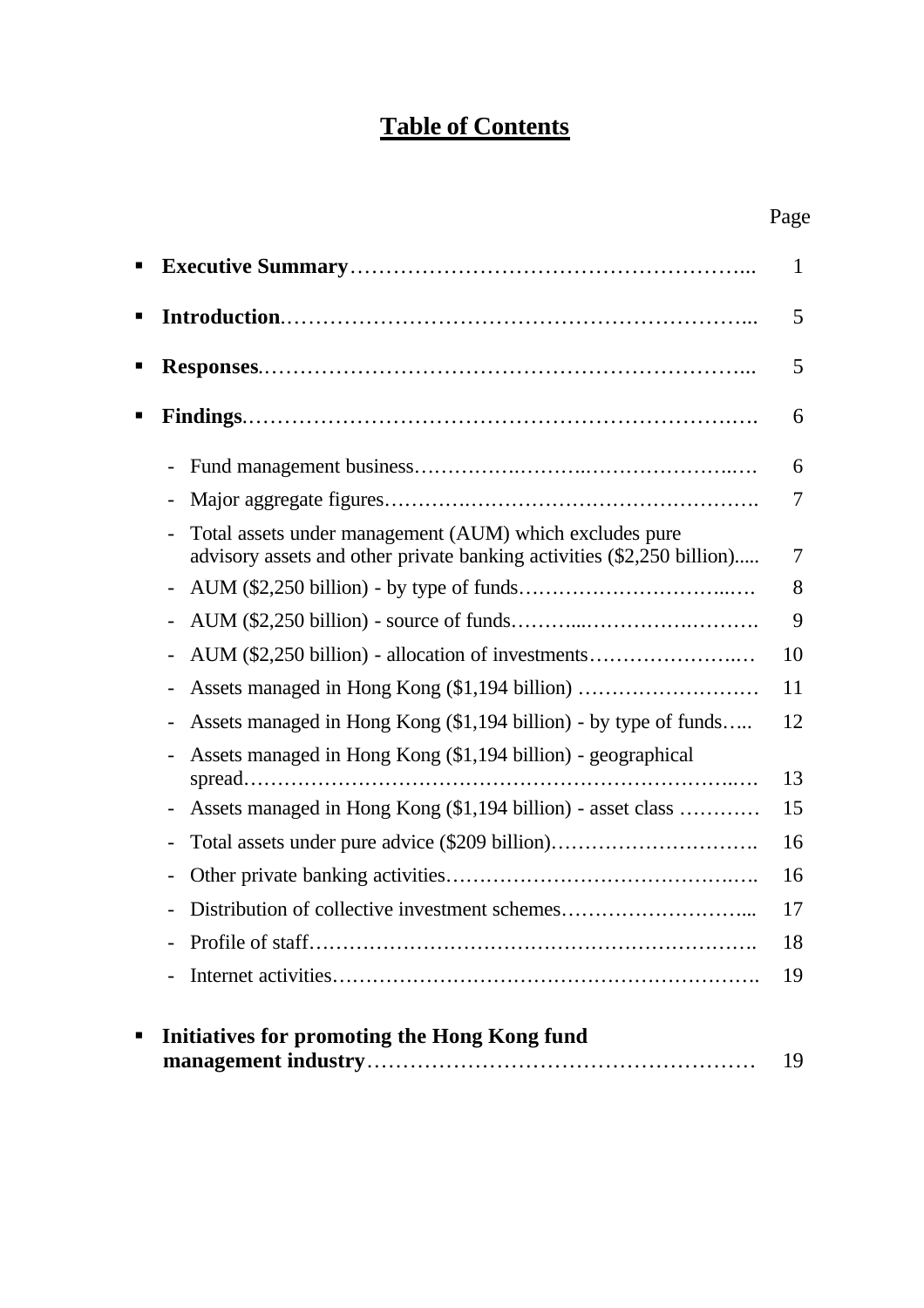#### **Executive Summary**

 $\overline{a}$ 

The Securities and Futures Commission (SFC) has conducted a survey of fund management activities in Hong Kong as of 31 December 31, 2003. The scope and the major findings are summarized as follows:

*Fund management business, which comprises of assets management <sup>1</sup> , advisory business<sup>2</sup> and other private banking activities<sup>3</sup> , amounted to \$2,947 billion. Of this* total, \$2,317 billion was reported by licensed corporations<sup>4</sup>, and consisted of \$2,108 *billion worth of asset management business and \$209 billion worth of advisory* business. The remaining \$630 billion was reported by registered institutions<sup>5</sup>, *which were invited to participate in the survey for the first time, and consisted of \$142 billion worth of asset management business and \$488 billion worth of other private banking business.*



Fund management business (HK\$ in billions)

In view of the banking sector's move into the realm of wealth management, such as unit trusts, pensions and private banking, the SFC invited registered institutions to participate in the survey and to report on their fund management activities, which include asset management and other private banking activities.

 $<sup>1</sup>$  "Asset management" refers to the provision of services which constitutes type 9 regulated activity as</sup> defined in Schedule 5 of the Securities and Futures Ordinance.

<sup>&</sup>lt;sup>2</sup> "Advisory business" refers to the provision of pure investment advisory services on funds/portfolios and constitutes type 4 and/or type 5 regulated activities as defined in Schedule 5 of the Securities and Futures Ordinance.

<sup>&</sup>lt;sup>3</sup> For the purpose of this survey, "other private banking activities" are defined as the provision of financial services to private banking clients other than by means of type 9 regulated activity. They include providing the service of managing clients' portfolio of securities and/or futures contracts wholly incidental to the carrying on of type 1 and/or type 2 regulated activity.

<sup>&</sup>lt;sup>4</sup> A "licensed corporation" means a corporation which is granted a licence under section 120 or 121 of the Securities and Futures Ordinance to carry on a regulated activity in Hong Kong. For the purpose of this survey, only those licensed corporations licensed to perform type 4, 5 and /or 9 regulated activities as defined in Schedule 5 of the Securities and Futures Ordinance were invited to participate in the survey.

<sup>5</sup> A "registered institution" means an authorised financial institution which is registered under section 119 of the Securities and Futures Ordinance. An "authorised financial institution" means an authorised institution as defined in section 2(1) of the Banking Ordinance (Cap. 155).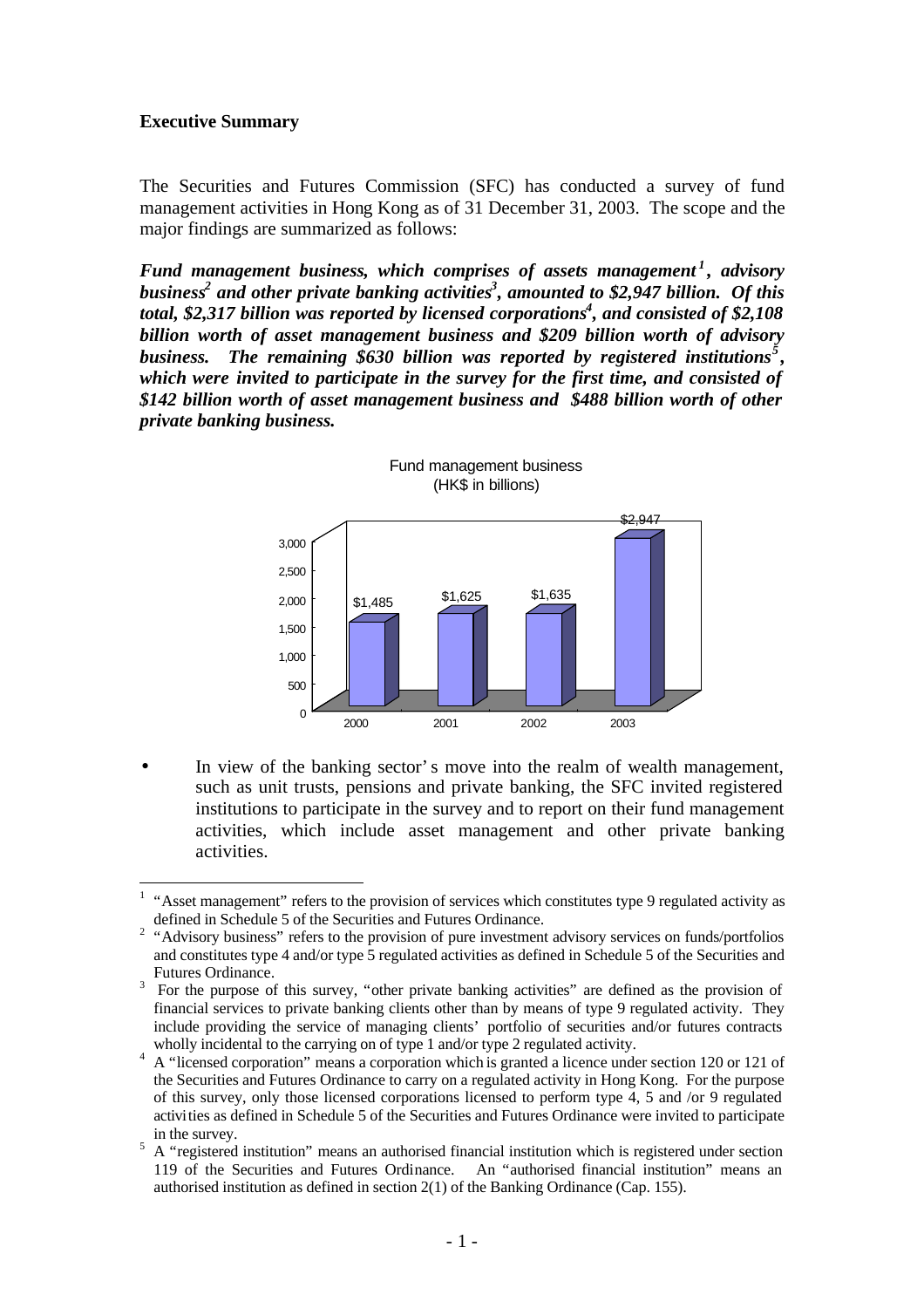- A total of 166 licensed corporations and 30 registered institutions responded that they had assets under management, had engaged in providing advice on portfolios, and/or had engaged in other private banking activities.
- Among the licensed corporations, asset management business was up 41% year-on-year, on the back of strong performance in the financial markets, inflows of investment funds and gain in investment mandates. Manpower was also strengthened substantially. The number of staff engaged in fund management activities increased 31% during the year to 3,763, driven by a threefold increase in sales and marketing staff.
- The assets in the asset management business were mostly sourced from overseas. 23% of these assets were invested in Hong Kong and the rest in overseas markets. Registered institutions, however, appeared to have invested more heavily in foreign markets (88% of the assets in their asset management business).

*Hong Kong remains strong in attracting overseas funds for investment management. Funds sourced from overseas investors amounted to \$1,860 billion, representing 63% of the fund management business.* 



- In the last four years, funds sourced from overseas investors by licensed corporations have consistently accounted for 60-70% of the asset management and advisory businesses. In 2003, licensed corporations sourced \$1,536 billion or 66% of their asset management and advisory business (2002: \$1,034 billion or 63%) from overseas investors, representing a 49% increase from the level seen in 2002.
- Registered institutions sourced 51% of the asset management business and other private banking activities from overseas investors. In value terms, non-Hong Kong sourced funds totalled \$324 billion.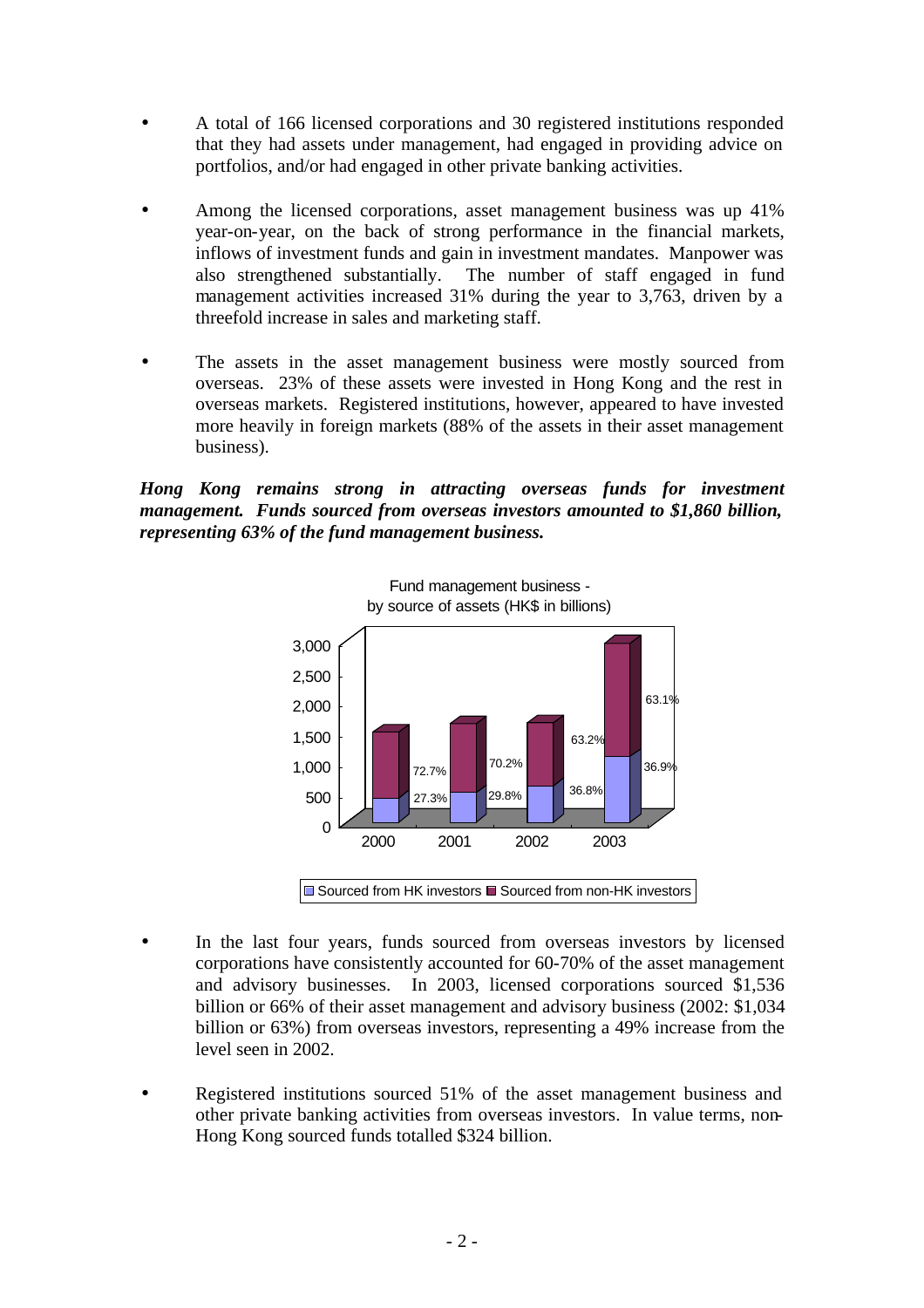• 37 licensed corporations and 10 registered institutions responded that they have chosen Hong Kong as their regional headquarters.

*In addition to serving as a magnet for overseas funds, Hong Kong is also a major fund management centre. According to the respondents, \$1,194 billion worth of assets were managed in Hong Kong.* 



- The results demonstrated that asset managers in Hong Kong have developed strong in-house investment expertise that enabled them to cater to the diverse investment needs of overseas investors in most circumstances.
- Of the \$1,194 billion worth of assets managed in Hong Kong, 73% or \$878 billion were invested in Asia, including \$481 billion in Hong Kong and China.
- Substantial investments in the Asian markets reflected the attractiveness of such markets in 2003, and increased investors' appetite in the markets as the Asian economies continued to regain strength.
- Moreover, such investments demonstrated the expertise that the fund management industry in Hong Kong has developed over the years in investing in Asia. Such skills have been and will continue to be vital to Hong Kong's ability to attract overseas funds for management.

# *Initiatives by the SFC to help maintain Hong Kong's position as a major fund management centre*

- The SFC introduced the guidelines for regulating real estate investment trusts (REITs) in August 2003, and the guidelines for regulating index tracking exchange traded funds (ETFs) in October 2003. Such guidelines will not only broaden the investment choices available to the public, but will also facilitate Hong Kong's development into regional centres for ETFs and REITs in the longer term.
- The SFC is fully aware of the importance of overseas property investments to the growth of REITs in Hong Kong. In order to establish a set of practical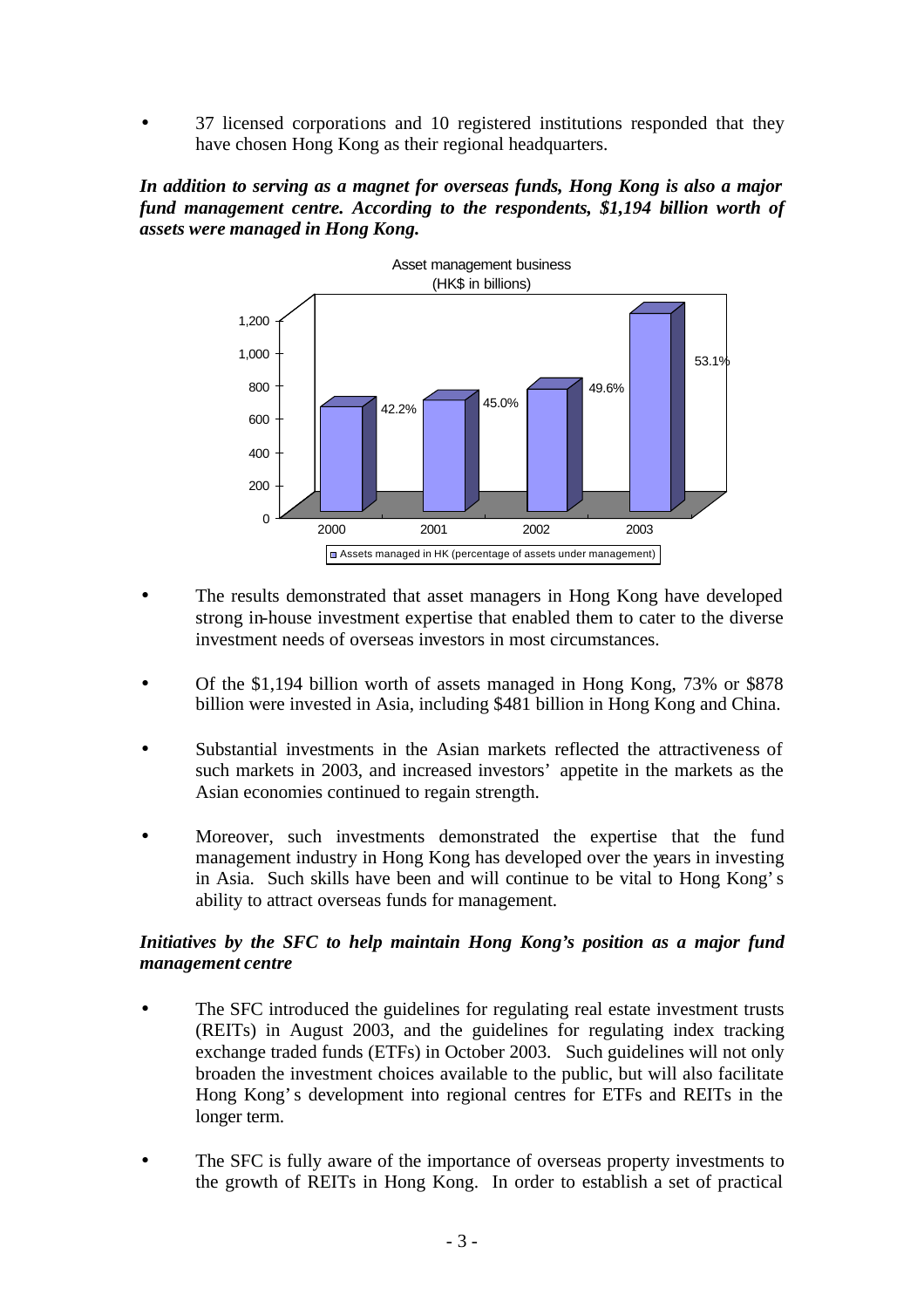benchmarks that address the risk of such investments and protect the interest of the investors, a taskforce has already been commissioned to specifically examine the issues involved. It is expected that a set of proposed benchmarks will be concluded and the public will be consulted on the proposals.

• To further facilitate the development of hedge funds in Hong Kong, the SFC will also review its hedge fund guidelines this financial year, based on the experience gained in authorizing twelve hedge funds so far. Again, the public will be consulted on the proposals.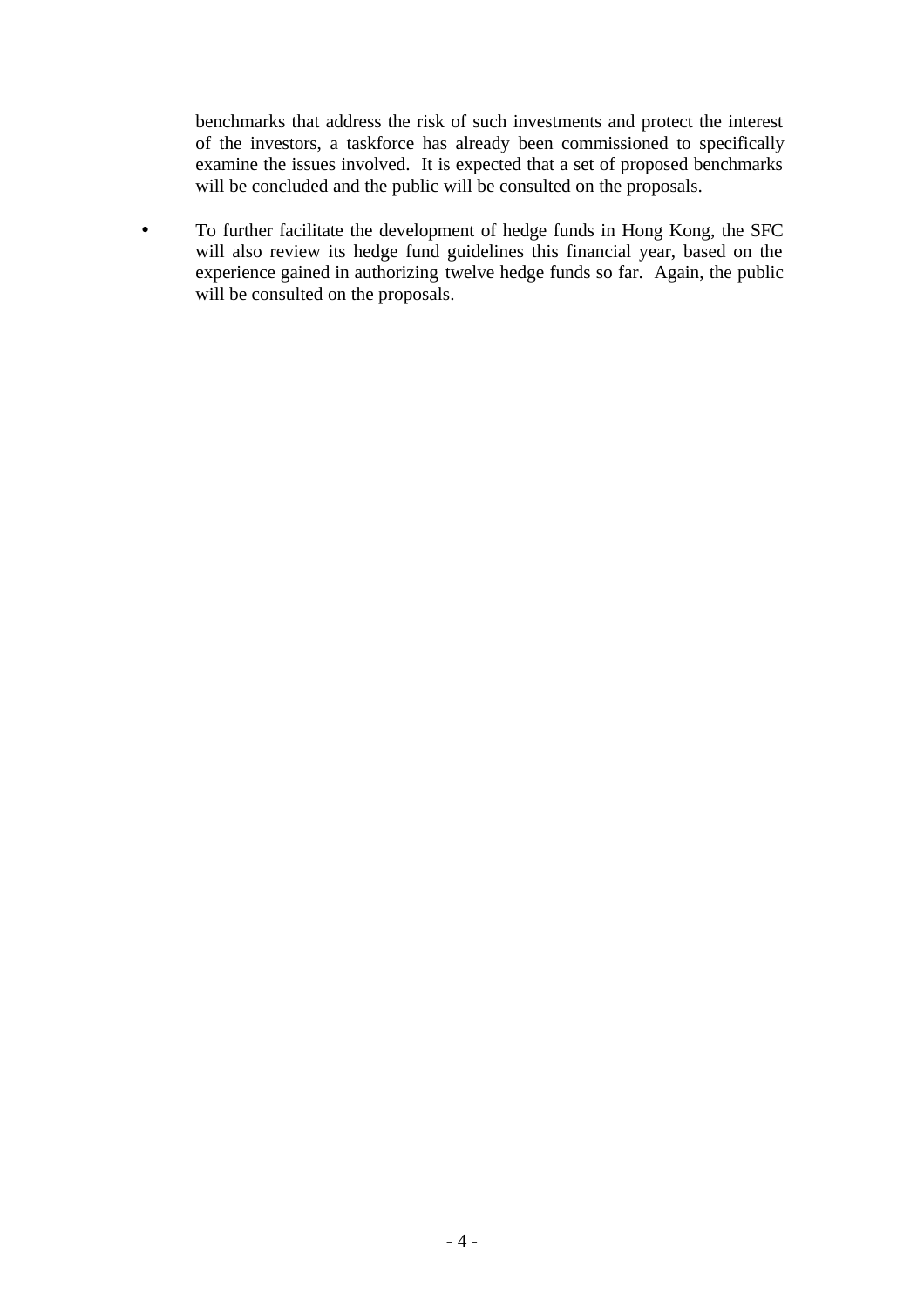#### **Introduction**

- 1. The Fund Management Activities Survey (FMAS) for the year ended 31 December 2003 (FMAS 2003) was conducted to collect information pertaining to fund management activities in Hong Kong. With the implementation of the new licensing regime under the Securities and Futures Ordinance, all licensed corporations which have responded to FMAS 2002 or were engaged in asset management and/or giving advice on funds/portfolios in 2003 were invited to participate in the survey.
- 2. For the first time, FMAS 2003 expanded the coverage of the survey to invite authorised financial institutions to report on their asset management (whether discretionary or non-discretionary) and other private banking activities. With the assistance of the Hong Kong Monetary Authority, a set of FMAS questionnaire was devised and sent to registered institutions. The questionnaire was largely the same as that sent to licensed corporations, except for minor adjustments to cater for their different business nature and operations.
- 3. FMAS 2003 also commenced the collection from all participants in the survey of information on the distribution and/or marketing of collective investment schemes in order to gain an understanding of the means in which such schemes were sold to investors.

#### **Responses**

#### *Licensed corporations and registered institutions*

- 4. A total of 166 licensed corporations and 30 registered institutions reported that they had assets under management, had provided advice on funds/portfolios, and/or had engaged in other private banking activities.
- 5. Another 6 licensed corporations and 12 registered institutions reported that they had not engaged in asset management, giving advice on funds/portfolio, or other private banking businesses during the year, but they were distributors of collective investment schemes.

#### *Licensed corporations*

6. An analysis of the activities of the 166 licensed corporations (including 25 new participants) that had assets under management (AUM) and/or had engaged in providing advice on funds/portfolios is shown below:

| Respondents with AUM only                     | 97  |
|-----------------------------------------------|-----|
| Respondents with pure advisory assets only    | 33  |
| Respondents with AUM and pure advisory assets | 36  |
|                                               | 166 |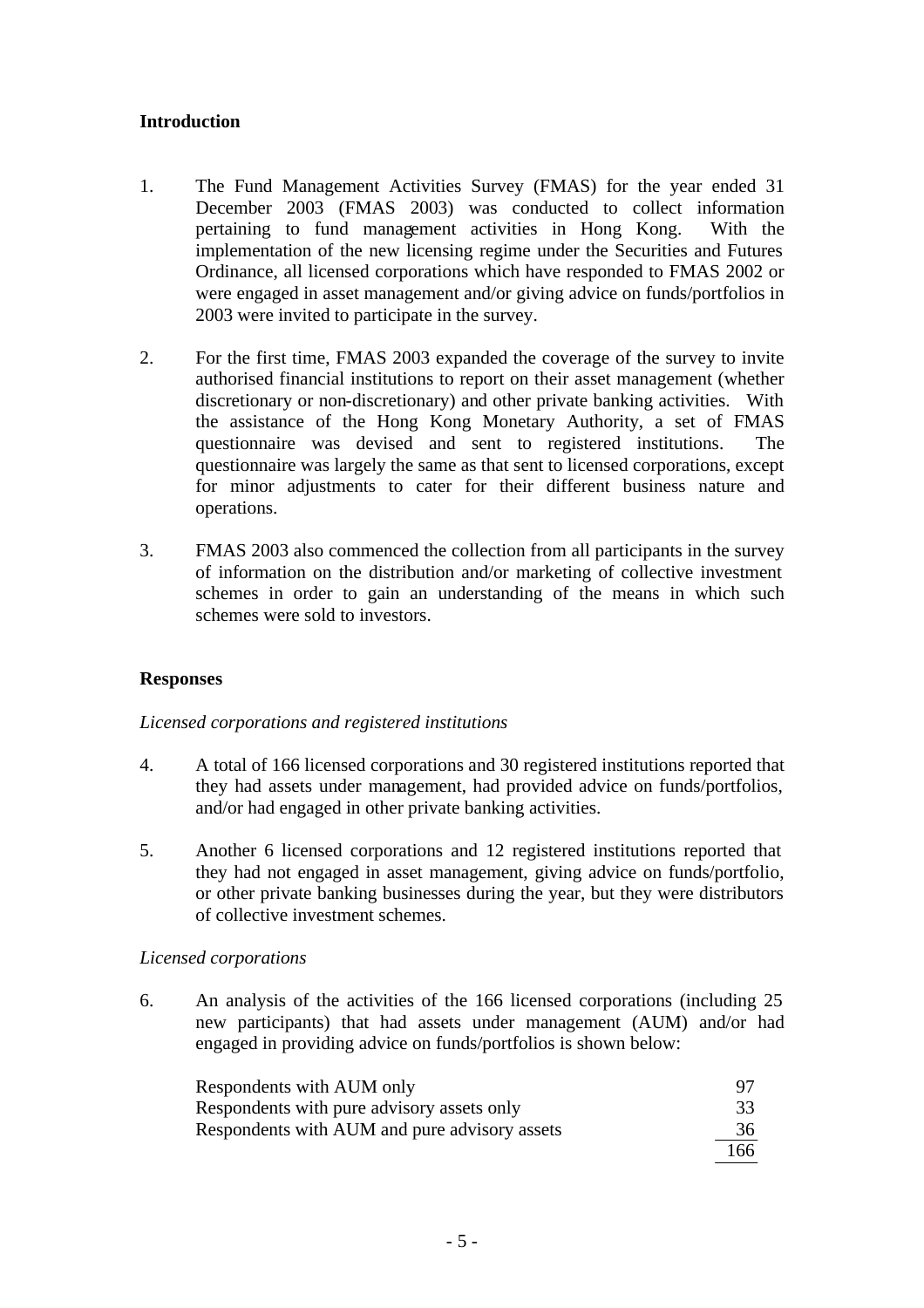#### *Registered institutions*

7. An analysis of the activities of the 30 registered institutions that had AUM and/or had engaged in other private banking activities is shown below:

| Respondents with AUM only                                 |    |
|-----------------------------------------------------------|----|
| Respondents with other private banking activities only    | 11 |
| Respondents with AUM and other private banking activities |    |
|                                                           | 30 |

# **Findings**<sup>6</sup>

l

#### *Fund management business*

|                                            |                                                                                     | \$ billion                                                                                                                                                                                                  |
|--------------------------------------------|-------------------------------------------------------------------------------------|-------------------------------------------------------------------------------------------------------------------------------------------------------------------------------------------------------------|
| Assets under management                    |                                                                                     |                                                                                                                                                                                                             |
| - licensed corporations                    | 2,108                                                                               |                                                                                                                                                                                                             |
| - registered institutions                  | 142                                                                                 |                                                                                                                                                                                                             |
|                                            |                                                                                     | 2,250                                                                                                                                                                                                       |
| Funds/Portfolios on which advice was given |                                                                                     |                                                                                                                                                                                                             |
| - licensed corporations                    |                                                                                     | 209                                                                                                                                                                                                         |
|                                            |                                                                                     |                                                                                                                                                                                                             |
| - registered institutions                  |                                                                                     | 488                                                                                                                                                                                                         |
|                                            |                                                                                     | 2,947                                                                                                                                                                                                       |
|                                            | Other private banking activities<br>Combined assets in the fund management business | According to the survey, the aggregate amount of assets in the fund<br>management business reported by licensed corporations and registered<br>institutions amounted to \$2,947 billion at the end of 2003: |

- 9. Excluding registered institutions, assets management business and advisory business among licensed corporations grew by 42% from \$1,635 billion in 2002. This rate of growth was seen in both assets under management and in funds which were the subject matter on which advice was given.
- 10. Currently, the aggregate amount of assets in asset management business and other private banking activities of the registered institutions was small as a percentage of the fund management business. Nevertheless, the data reflected the phenomenon that registered institutions have begun to diversify into the areas of wealth management and asset management in their efforts to broaden their income sources and to reduce the volatility of their earning through engagement in fee-generating businesses.

<sup>6</sup> All figures are in Hong Kong dollars unless otherwise specified. Respondents that reported that they only engaged in the distribution of collective investment schemes and did not engage in asset management, advisory services or other private banking businesses were not included in the analysis of AUM.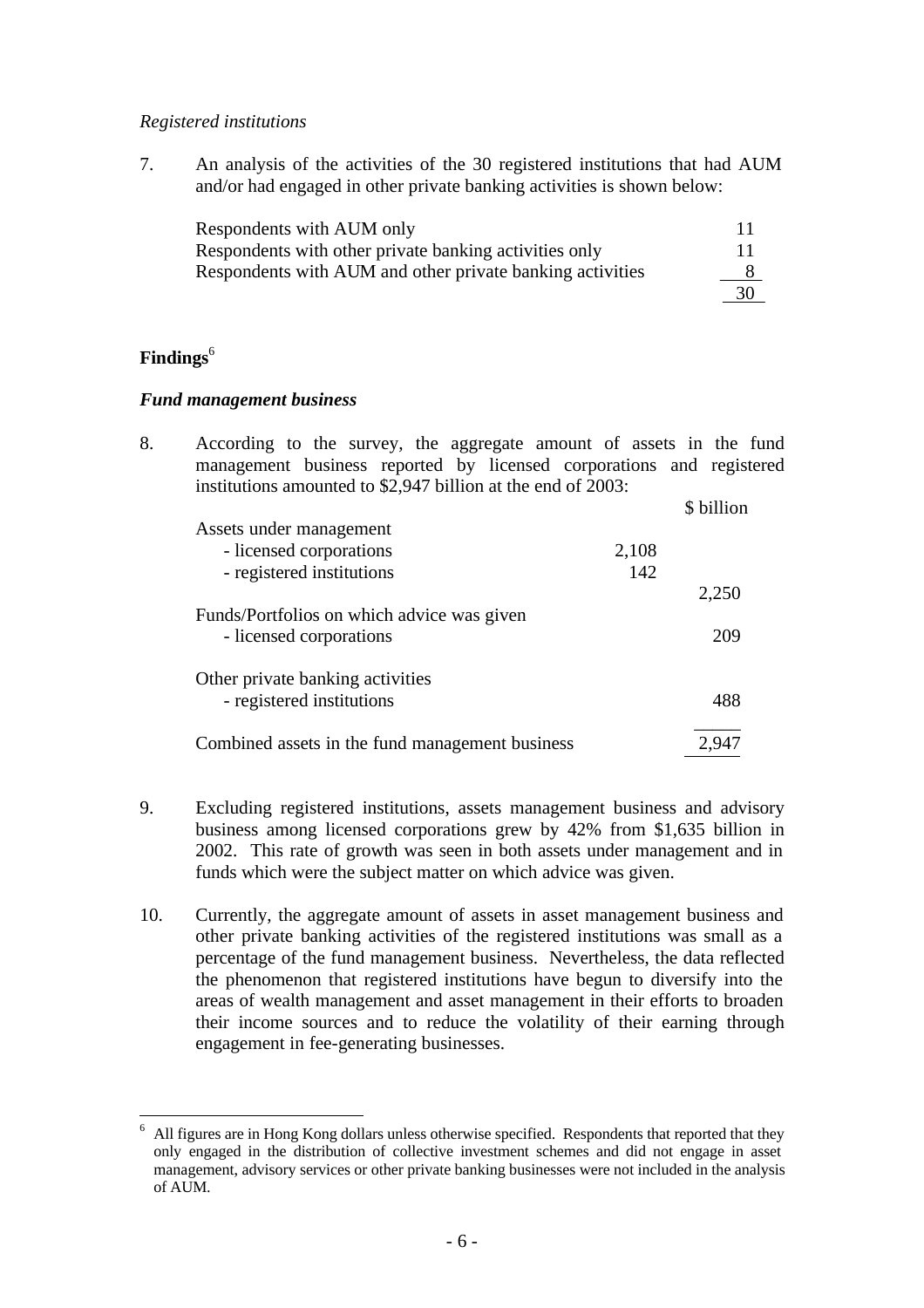# *Major aggregate figures*

11. The major aggregate figures are summarized in the following table.

| <b>Major Aggregate Figures of FMAS 2003</b>                                                                                     |                  |                  |                  |
|---------------------------------------------------------------------------------------------------------------------------------|------------------|------------------|------------------|
| (as of 31 December 2003)<br>(HK\$ in Millions)                                                                                  | LC               | <b>RI</b> Total  | $LC + RI$        |
| <b>Managing Funds or Portfolios</b>                                                                                             | <b>Total AUM</b> | <b>Total AUM</b> | <b>Total AUM</b> |
| Total assets under management by the company                                                                                    | 2,107,820        | 142,484          | 2,250,304        |
| Amount of assets directly managed by the company in Hong Kong                                                                   | 1,046,506        | 133,661          | 1,180,167        |
| Amount of assets sub-contracted or delegated to other offices/third parties for management                                      | 1,061,314        | 8,823            | 1,070,136        |
| Amount of assets sub-contracted or delegated to other offices/third parties in Hong Kong for<br>management                      | 11.137           | 3,060            | 14,197           |
| Amount of assets sub-contracted or delegated to other offices/third parties overseas for<br>management                          | 1,050,177        | 5,763            | 1,055,940        |
| Total Assets managed in Hong Kong                                                                                               | 1,057,643        | 136,721          | 1,194,364        |
| <b>Giving advice on Funds/Portfolios</b>                                                                                        |                  |                  |                  |
| Total assets on which company advises                                                                                           | 209,092          |                  |                  |
| Amount of assets directly advised by the company in Hong Kong                                                                   | 128,679          |                  |                  |
| Amount of assets sub-contracted or delegated to other offices/third parties for providing the<br>advisory services              | 80,414           |                  |                  |
| Amount of assets sub-contracted or delegated to other offices/third parties in Hong Kong for<br>providing the advisory services | 65               |                  |                  |
| Amount of assets sub-contracted or delegated to other offices/third parties overseas for providing<br>the advisory services     | 80,349           |                  |                  |
| Total Assets on which advice is given in Hong Kong                                                                              | 128,743          |                  |                  |
| Other private banking activities                                                                                                |                  |                  |                  |
| Total asset under other private banking activities                                                                              |                  | 488,449          |                  |

# *Total assets under management (AUM), which excludes pure advisory assets and other private banking activities (\$2,250 billion)*

*Licensed corporations and registered institutions*

12. Total AUM, which excluded pure advisory assets and other private banking activities, amounted to \$2,250 billion as at December 31, 2003.

#### *Licensed corporations*

- 13. 94% of the total AUM were contributed by licensed corporations, which were traditionally the active players in the fund management industry.
- 14. In general, respondents attributed the growth in the size of AUM to the positive performance of the financial markets, the inflow of investment money and the launching of new funds.

#### *Registered institutions*

15. The AUM of registered institutions consisted of two broad types, namely private client funds and institutional funds. By place of origin, the funds were primarily sourced from non-Hong Kong investors. Based on these characteristics, it might be deduced that banks capitalized on their existing network of banking and corporate clients to tap into the pool of assets available for management.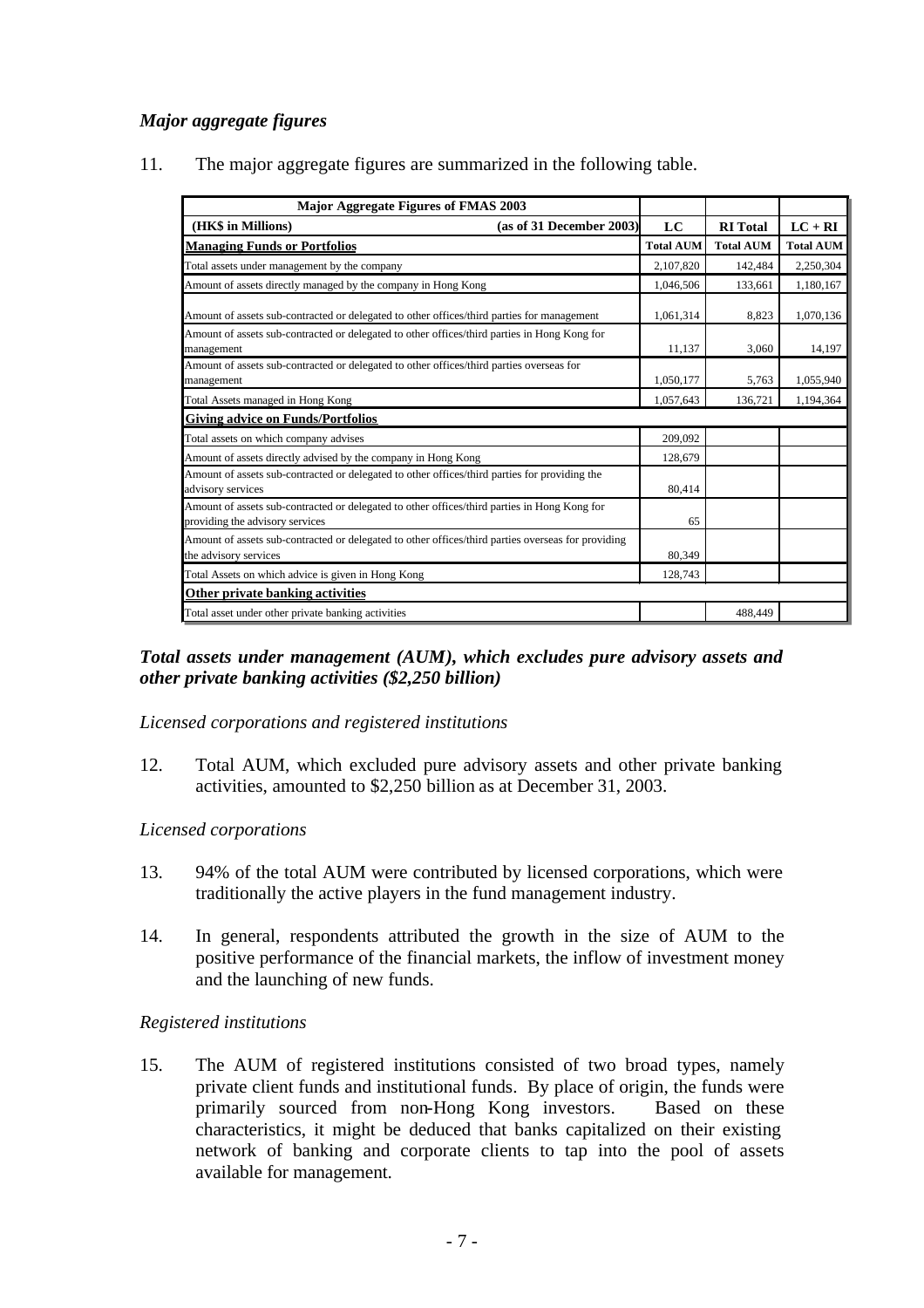# *AUM (\$2,250 billion) – by type of funds*

*Licensed corporations and registered institutions*

16. Institutional funds, pension funds and non-SFC authorised funds remained the major types of funds, representing 43%, 17% and 14% of the AUM of licensed corporations and registered institutions, respectively. SFC-authorised funds, private client funds, mandatory provident funds and other funds accounted for the remaining 26%.



*Licensed corporations*

17. The distribution of fund types differed if the licensed corporations and registered institutions were analyzed separately. Among licensed corporations, institutional funds ranked first, followed by pension funds, non-SFC authorised funds and SFC-authorised funds.



18. In terms of growth, pension funds and other funds registered the largest yearon-year increases of 56% and 54% respectively, followed by a 49% rise in mandatory provident funds, 47% in non-SFC authorised funds, 42% in SFC authorised funds, 35% in institutional funds and 2% in private client funds.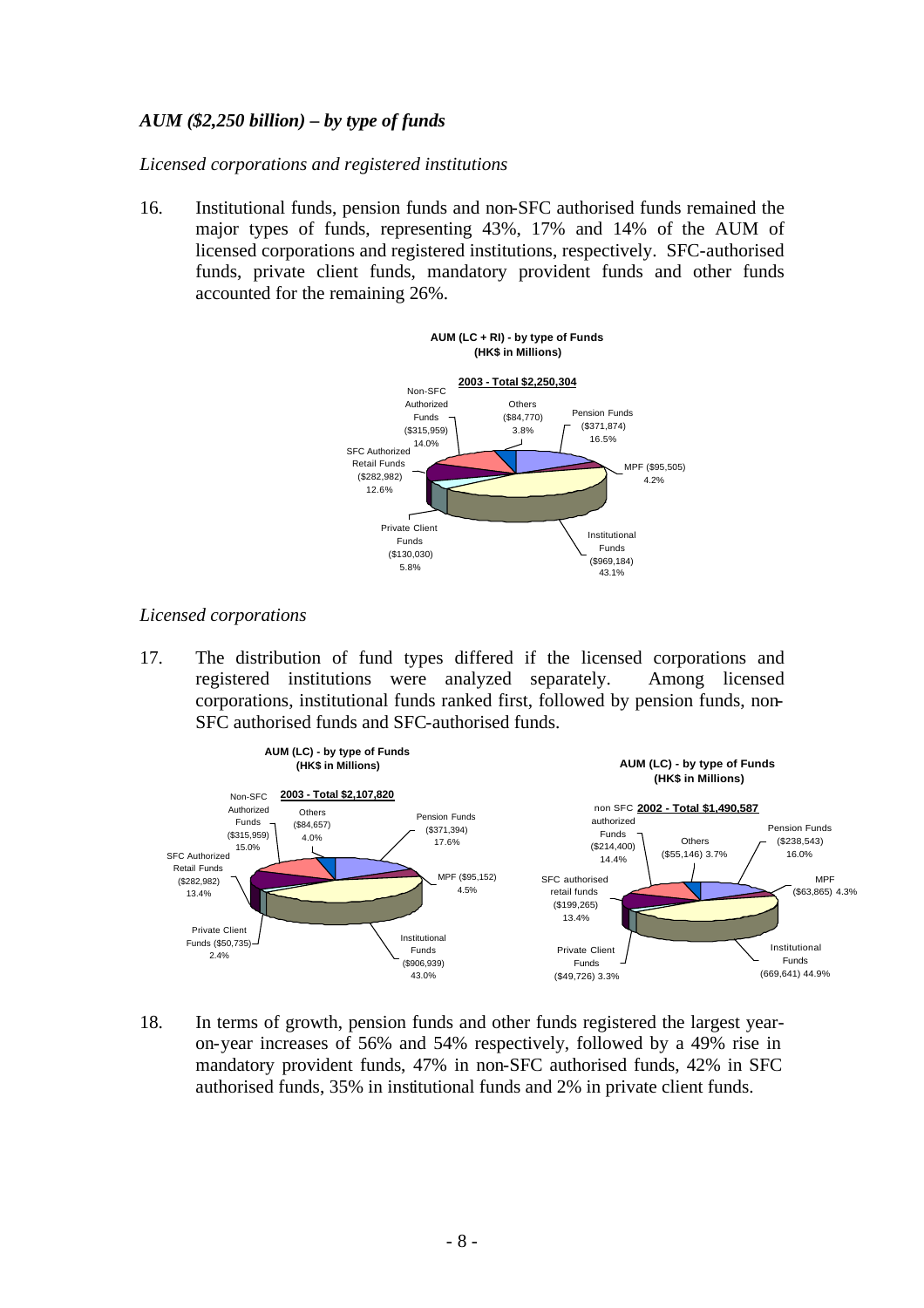19. Since the introduction of the mandatory provident funds scheme in December 2000, mandatory provident funds have grown to account for 4% of the total AUM. This percentage is expected to rise in the coming years, on the back of continued contributions from existing mandatory provident fund scheme members, contributions from new scheme members as the local economy picks up further and the employment situation improves, and accumulation of investment returns generation by the contributions.

## *Registered institutions*

20. The pattern differed in the context of registered institutions. There were only two main types of funds, namely institutional funds and private client funds, accounting for 43.7% and 55.7% of the assets under management respectively. The dominance of private client funds could be attributed to the banks' efforts to capitalize on their established banking relationships to sell fee-generating services, such as wealth management and private banking, to their banking clients.



21. Mandatory provident funds only accounted for 0.2% of the AUM, as banks generally played the role of intermediaries, selling and advising on mandatory provident fund schemes. However, the importance of such funds to registered institutions is expected to grow as the size of the funds increases. More importantly, the mandatory provident fund business poses strategic importance to the banking industry, as it enables the banks to build a relationship with both employers and employees and thus generates cross-selling opportunities.

# *AUM (\$2,250 billion) - source of funds*

#### *Licensed corporations and registered institutions*

22. As a whole, \$1,495 billion or 66% of the AUM was sourced from overseas, and the remaining 34% from Hong Kong investors. However, domestic source was more important to licensed corporations than to registered institutions.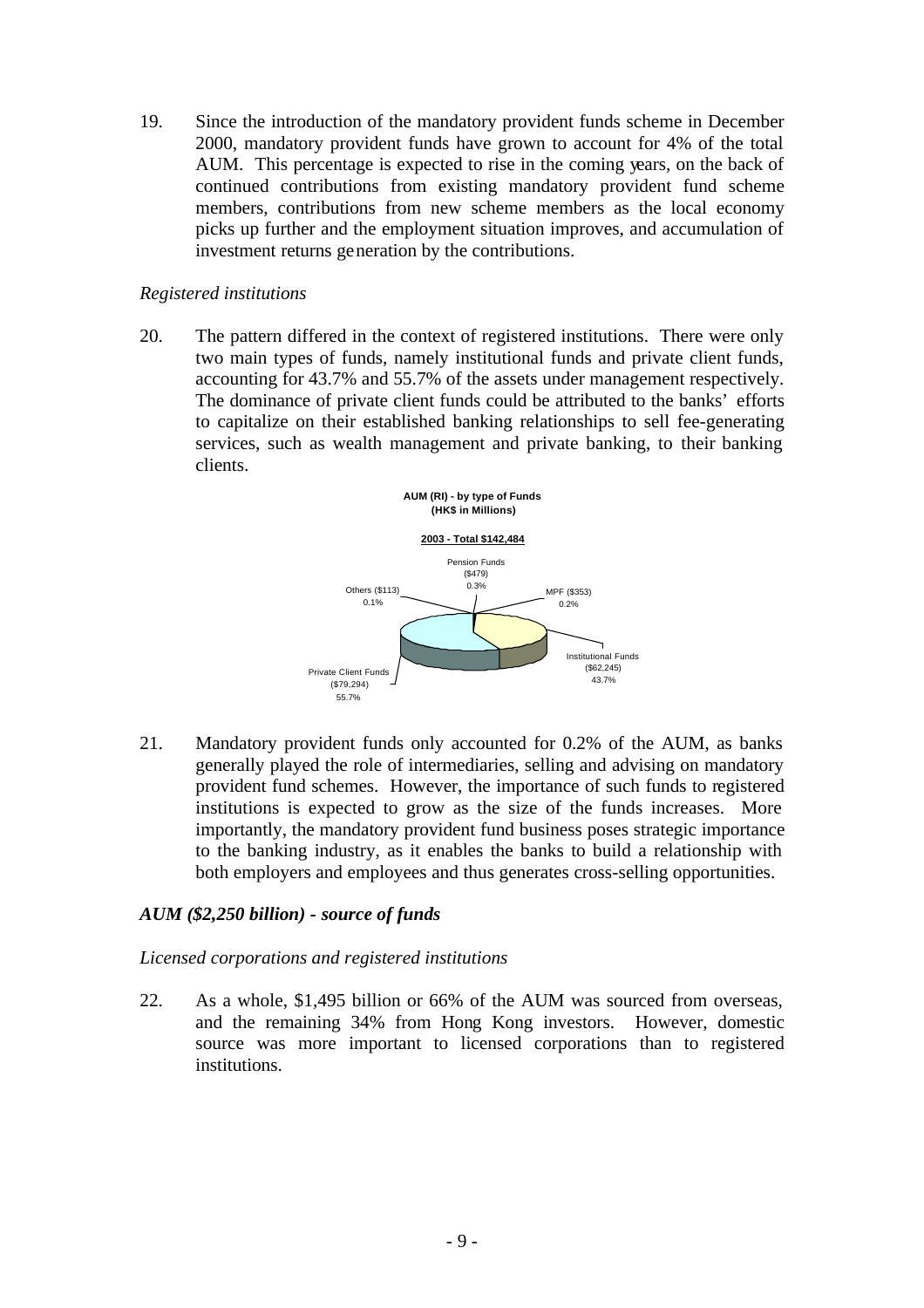#### *Licensed corporations*

- 23. The percentage of AUM sourced from overseas investors grew to 65% from 63% in 2002. Such growth could be attributed to increased allocation of overseas funds into the Asian Pacific region, as the Asian financial markets continued to recover. The expertise that licensed corporations have developed in investing in Asia was probably another major factor that encouraged overseas investors to direct funds ear-marked for Asian investments to Hong Kong for management.
- 24. While the share of Hong Kong investors fell to 35% of the AUM of licensed corporations in 2003 from 37% a year ago, it should be noted that assets sourced from Hong Kong investors grew in absolute terms by 30% to \$729 billion in 2003 from \$558 billion in 2002. Such growth could be attributed to the establishment of the mandatory provident fund schemes, which have helped the general public focused their attention on the attractions of funds for long-term savings and retirement planning, and to investors' move to fund investment given the low return offered by bank deposits in a low-interest rate environment. However, the growth of AUM sourced from Hong Kong investors was small when compared with the 48% gains seen in funds sourced from non-Hong Kong investors, which have traditionally represented the majority source of AUM.



# *Registered institutions*

25. 81% of the AUM was sourced from non-Hong Kong investors, and the remaining 19% from Hong Kong investors. The reliance on overseas funds could partly be attributed to the established global network of some registered institutions which allowed them to source funds on an international basis.

# *AUM (\$2,250 billion) – allocation of investments*

# *Licensed corporations and registered institutions*

26. In terms of geographical exposure, 23% of the AUM was invested in Hong Kong and 77% in overseas markets. Of the assets (\$528 billion) invested in Hong Kong by licensed corporations and registered institutions, 64% were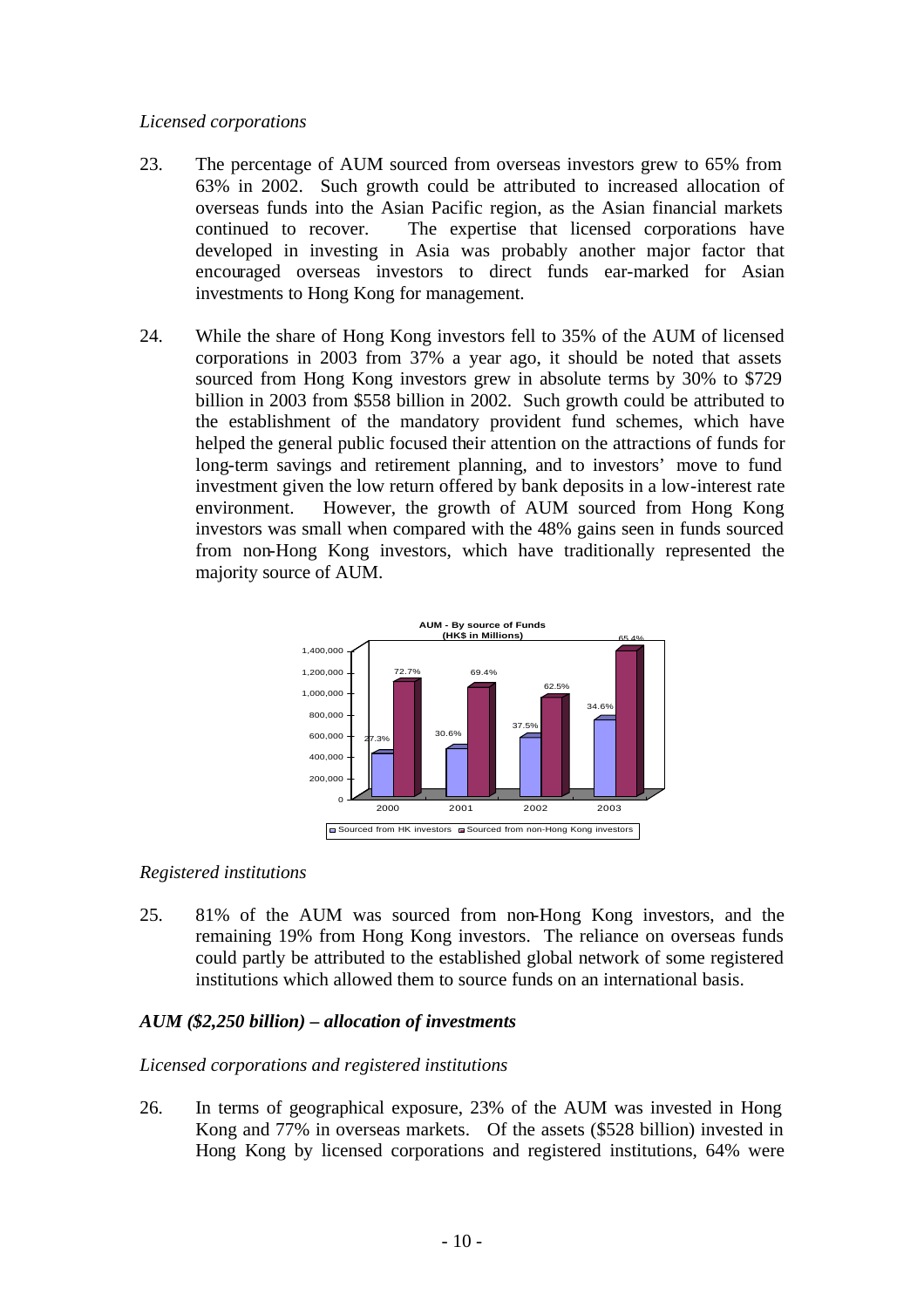invested in equities and 27% in bonds. The rest was invested in cash, deposits, money market instruments or other investments.

# *Licensed corporations*

- 27. Licensed corporations invested \$511 billion (2002: \$363 billion) of their AUM in Hong Kong and \$1,597 billion (2002: \$1,127 billion) in overseas market. In percentage terms, the allocation of the AUM between Hong Kong and overseas markets stood at 24% and 76% respectively, maintaining the same weightings as those observed in 2002. By value, investments in Hong Kong rose by 40%, while investments outside of Hong Kong rose by 42%.
- 28. Where investments were made in Hong Kong, they were mainly invested in equities (65% in 2003, up from 57% in 2002), probably reflecting the shift in investments to take advantage of the strong performance of the equity markets. Investments in bonds also rose from 23% in 2002 to 28% in 2003. Meanwhile, investments in cash, cash equivalents and other investment fell to 7% from 20% a year ago, probably in response to the low rates of return offered by such investments in a low interest rate environment.

# *Registered institutions*

- 29. Among registered institutions, a majority (88%) of their aggregate AUM was invested outside of Hong Kong. While the heavy exposure to overseas market could reflect the investment strategy of the registered institutions, it could also be attributed to the preference of their clients or the investment mandates specified by their clients.
- 30. Cash, deposits and money market instruments constituted the major destination of the investments made in Hong Kong (71%), followed by equities (26%), and bonds and structured products (3%). The prevalence of cash and cash equivalents could probably be attributed to the strength of the registered institutions in designing and generating such investments that catered to the need of their clients.

# *Assets managed in Hong Kong (\$1,194 billion)*

# *Licensed corporations and registered institutions*

31. Out of the total \$2,250 billion worth of AUM, 53% or \$1,194 billion was managed in Hong Kong and the rest managed overseas.

# *Licensed corporations*

32. Among licensed corporations, the percentage of assets managed in Hong Kong stabilized at around the 50% level in 2003, after recording two consecutive years of increase. The other half was managed overseas. In value terms, AUM managed in Hong Kong stood at \$1,058 billion and AUM managed overseas stood at \$1,050 billion. In line with the pattern observed in the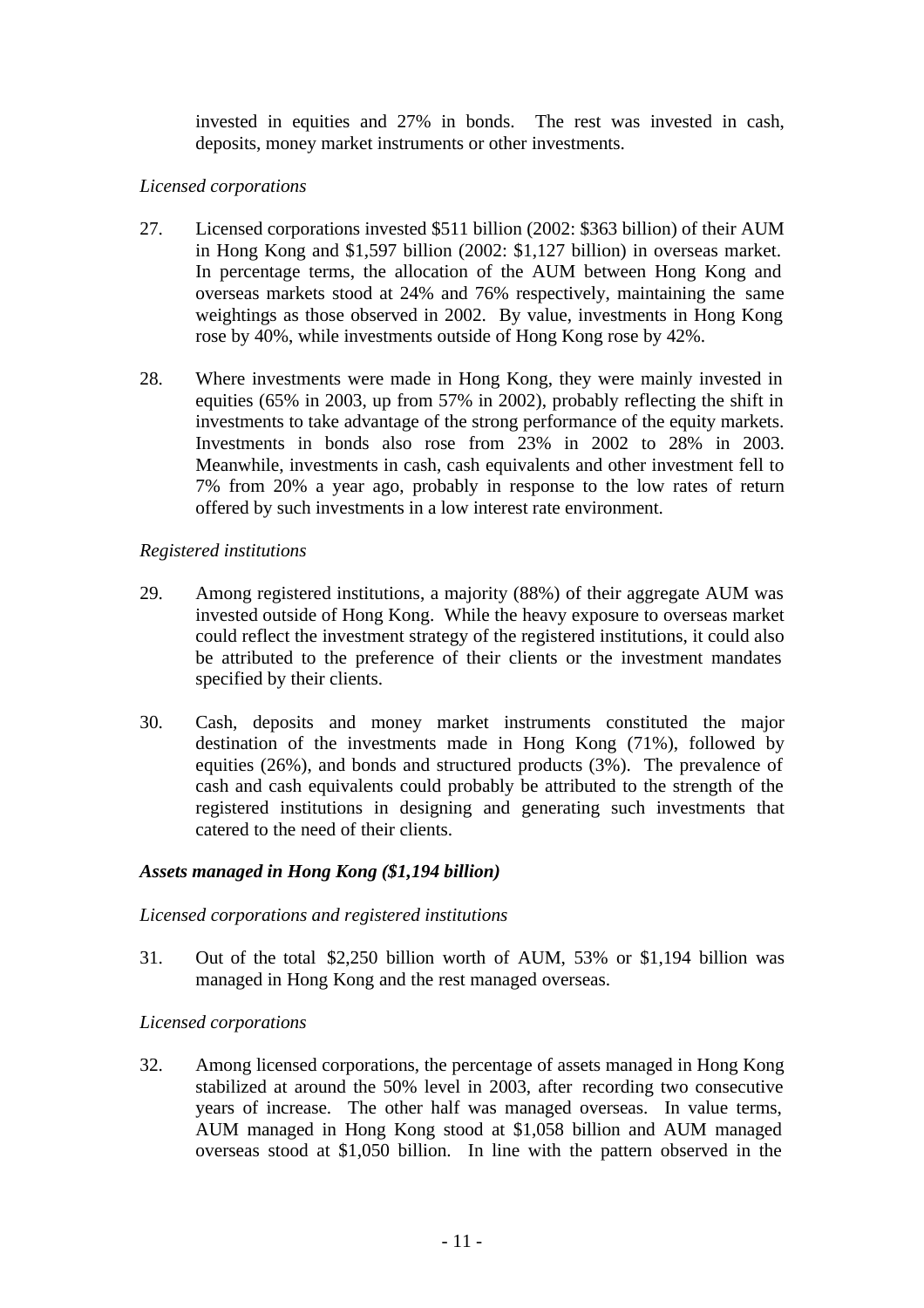previous years, only 1% of the assets managed in Hong Kong was subcontracted or delegated to other offices or third parties for management.



#### *Registered institutions*

- 33. In contrast, registered institutions nearly managed all of their AUM in Hong Kong. Statistically, 96% of the AUM of registered institutions was managed in Hong Kong.
- 34. However, as in the case of the licensed corporations, 98% of the AUM managed in Hong Kong was directly managed by the registered institutions. Only 2% was delegated to other offices or third parties in Hong Kong for management.

#### *Assets managed in Hong Kong (\$1,194 billion) – by type of funds*

#### *Licensed corporations and registered institutions*

35. Of the AUM managed in Hong Kong, 41% was derived from institutional funds and 19% from SFC authorised funds. Pension funds and non-SFC authorised funds each contributed 11% to the AUM, while private client funds accounted for 10%, mandatory provident scheme funds 6%, and other funds the remaining 2%.

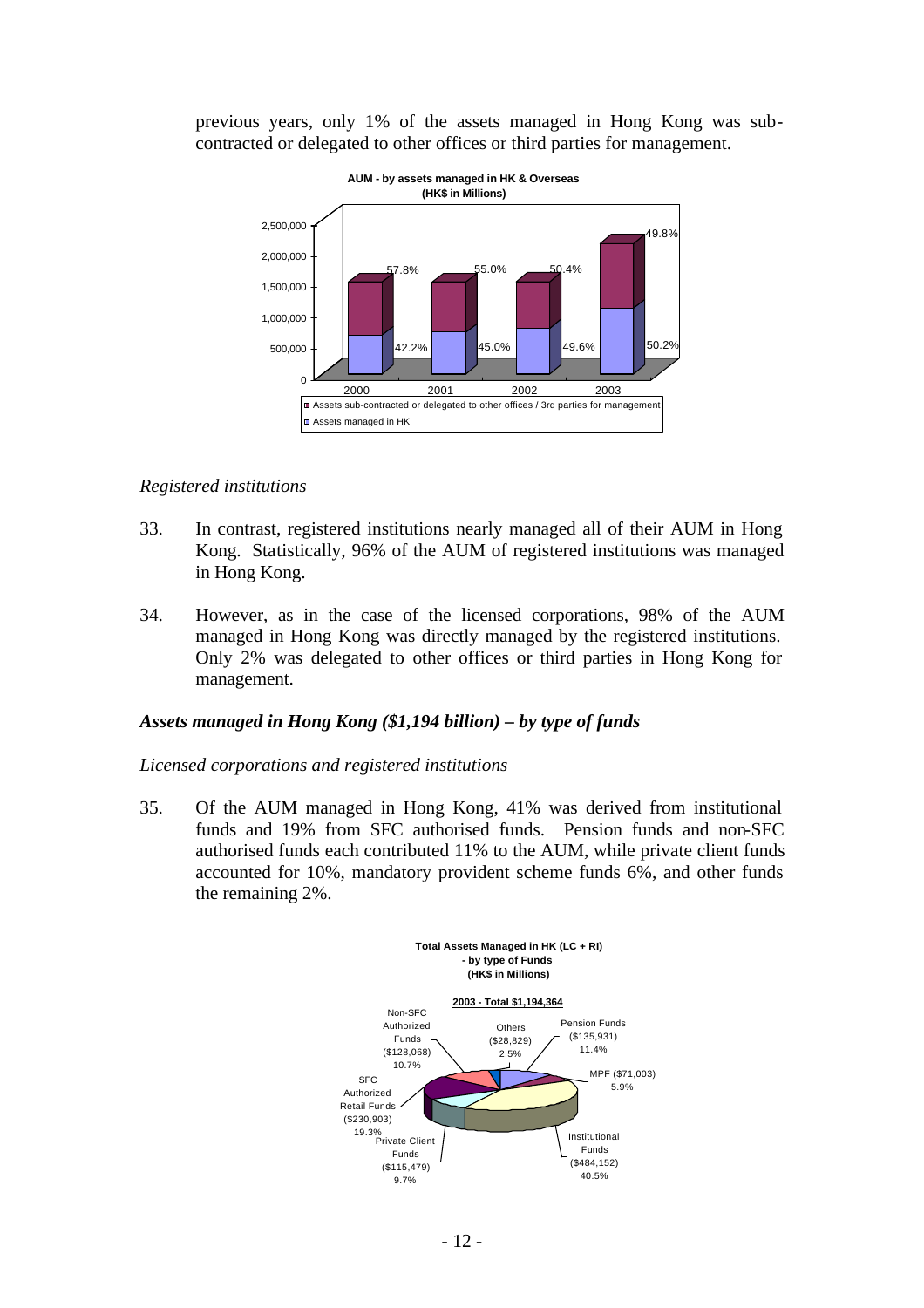#### *Licensed corporations*

36. Among licensed corporations, institutional funds have remained the largest category of funds since the inception of this survey in 2000, accounting for 40% of the AUM managed in Hong Kong in 2003. SFC authorised funds ranked second and represented another 22%. Both pension funds and non-SFC authorised funds carried weightings of 13% and 12% respectively. Mandatory provident funds accounted for 7% while private client funds and other funds made up the remaining 6%.



#### *Registered institutions*

37. The situation was slightly different in the context of registered institutions. Private client funds and institutional funds were the primary fund types among the registered institutions, representing 54% and 45% of the AUM managed in Hong Kong respectively. The predominance of these two funds types could probably be attributed to the banks' effort to capitalize on their relationships with banking and corporate clients in the promotion of their asset management services.



# *Assets managed in Hong Kong (\$1,194 billion) – geographical spread*

# *Licensed corporations and registered institutions*

38. In terms of geographical exposure, Asia remained the primary destination of the AUM managed in Hong Kong. 40% of the AUM was invested in markets in Hong Kong or China, 6% in Japan and 27% in the rest of Asia.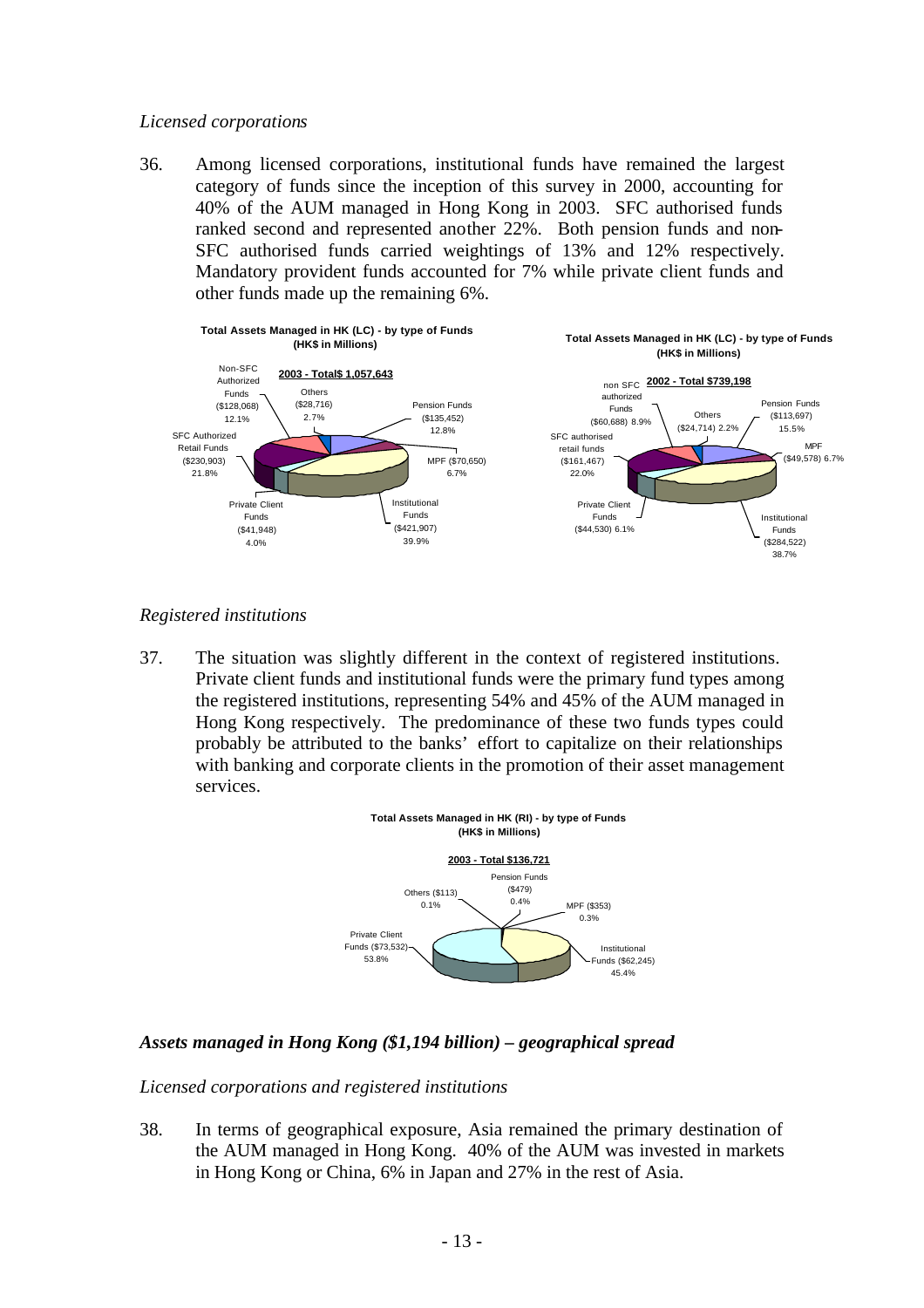

#### **Total Assets Managed in HK (LC + RI) - by region (HK\$ in Millions)**

# *Licensed corporations*

39. Investments in the Asian region were even higher among the licensed corporations and represented 81% of the AUM managed in Hong Kong, compared with 79% in 2002. While the concentration of AUM in the Asian region reflected asset allocation to a certain extent, it also demonstrated the expertise that the licensed corporations have developed with respect to investments in the Asian region.



# *Registered institutions*

40. In contrast, only 17% of the AUM managed by registered institutions was invested in Asia. 56% of the AUM was invested in North America, 7% in the UK and Europe, and the rest in other regions.

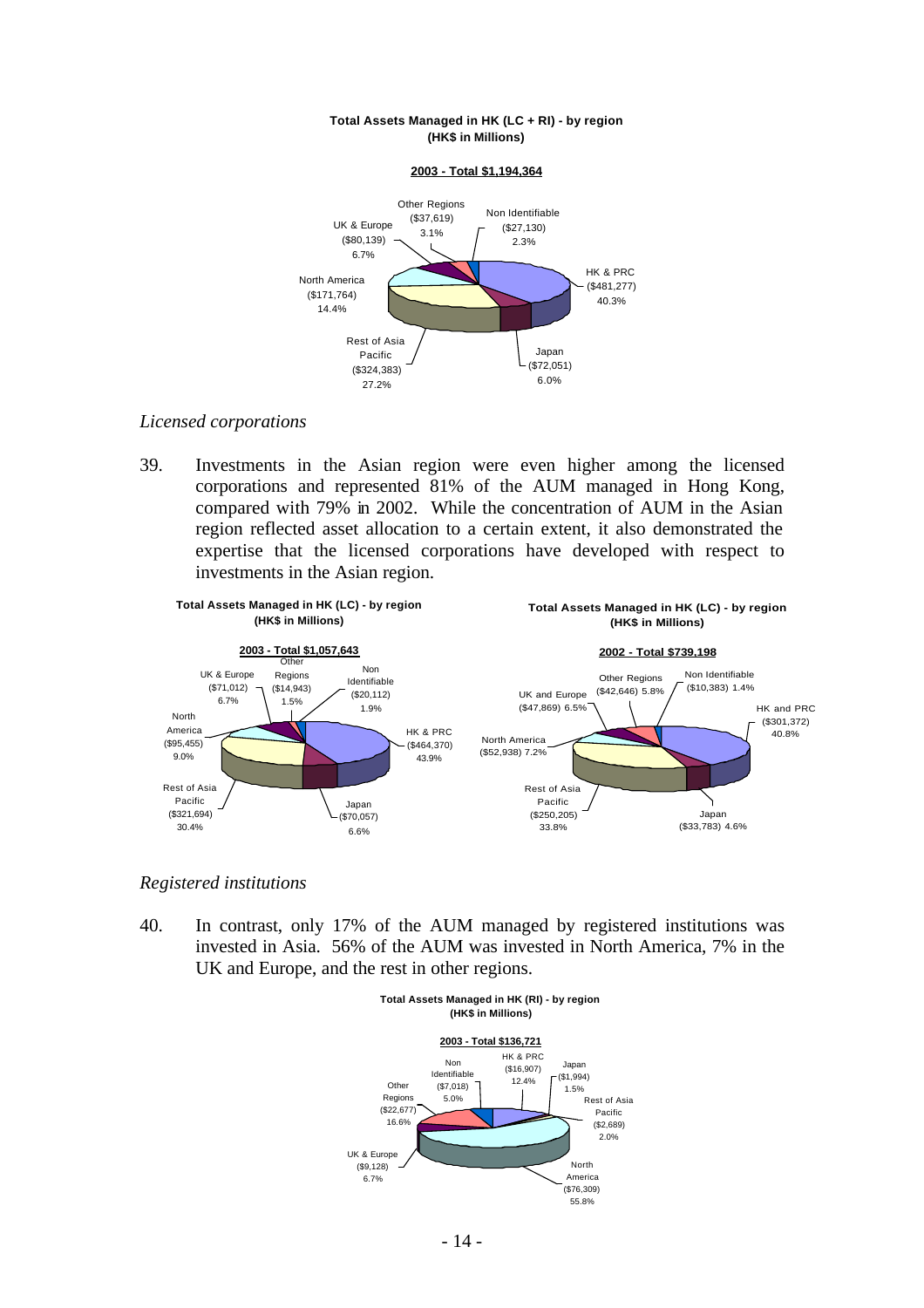#### *Assets managed in Hong Kong (\$1,194 billion) – asset class*

*Licensed corporations and registered institutions*

41. Over 60% of the AUM managed in Hong Kong was invested in equities, and close to 30% in bonds. Derivatives, structured products, cash or cash equivalent and other investments accounted for the remaining 10%.

#### **Total Assets Managed in HK (LC +RI) - by Asset class (HK\$ in Millions)**





#### *Licensed corporations*

42. By and large, the above weightings were also observed in the AUM managed in Hong Kong by licensed corporations in this year and last year as well.



#### *Registered institutions*

43. Among registered institutions, 50% of the AUM managed in Hong Kong was invested in bonds. The higher exposure to bonds might be due to a combination of factors, such as the different investment profiles of the clients of registered institutions and the competitive advantage of registered institutions in originating bond products or accessing the bond market.

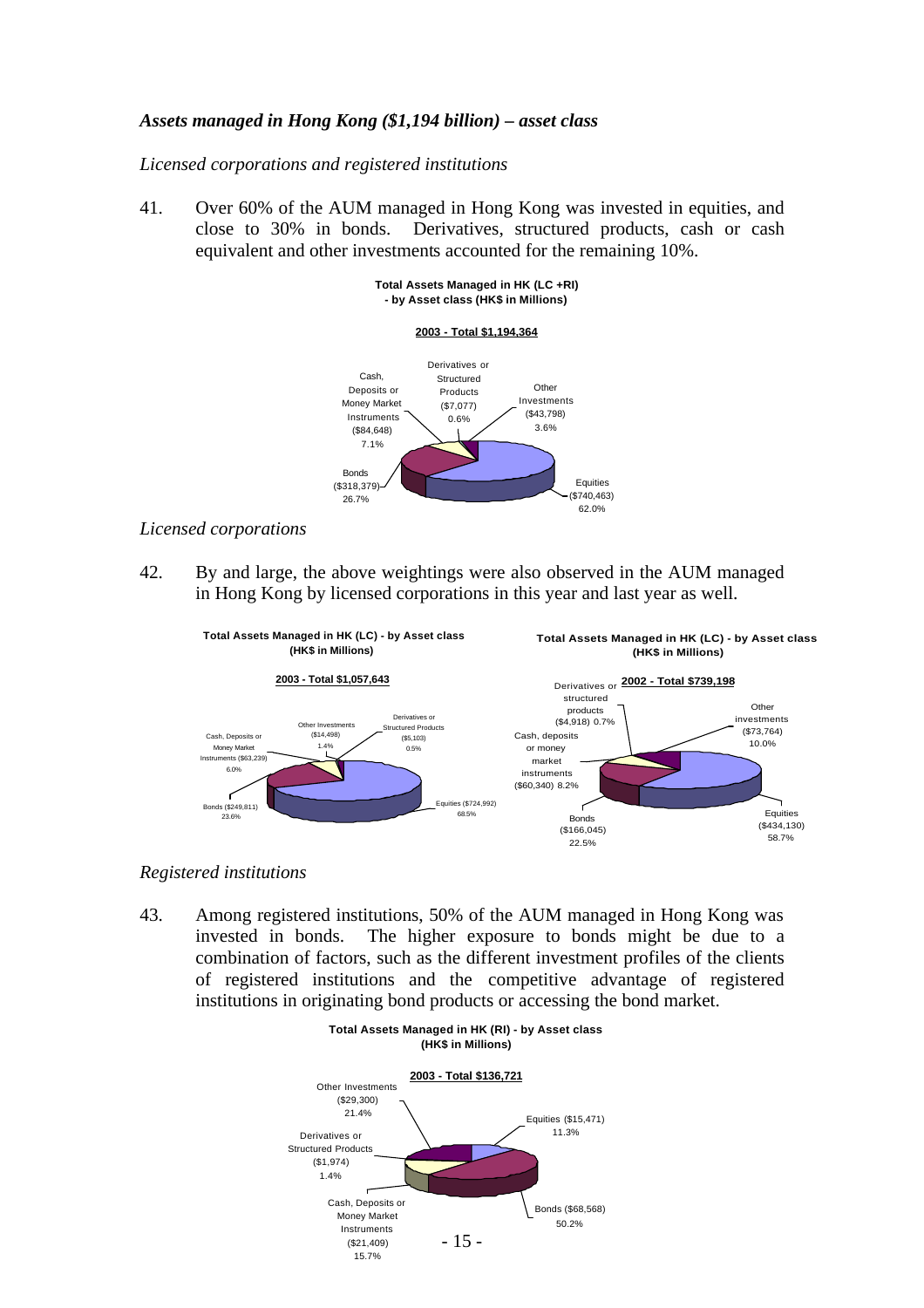#### *Total assets under pure advice (\$209 billion)*

44. Aside from asset management, some licensed corporations were also engaged in the business of giving advice on funds or portfolios. The value of assets which were the subject matter in respect of which advisory services were given amounted to \$209 billion, up from \$144 billion in 2002.



- 45. By geographical origin, non-Hong Kong investors remained the major source of funds, growing by 55% during the year to account for 75% of the advisory business. Funds sourced from Hong Kong investors were up 21% to account for the remaining 25% of the business.
- 46. The amount of assets advised in Hong Kong rose to 62% in 2003 from 52% in 2001. This increase may be attributed to the rise in investment in the Asian markets which licensed corporations have developed an investment expertise.



#### *Other private banking activities*

47. In addition to asset management, registered institutions also provided the service of managing clients' portfolios of securities and/or futures contracts wholly incidental to the dealing of securities or futures for their clients. Such other private banking activities amounted to \$488 billion in 2003.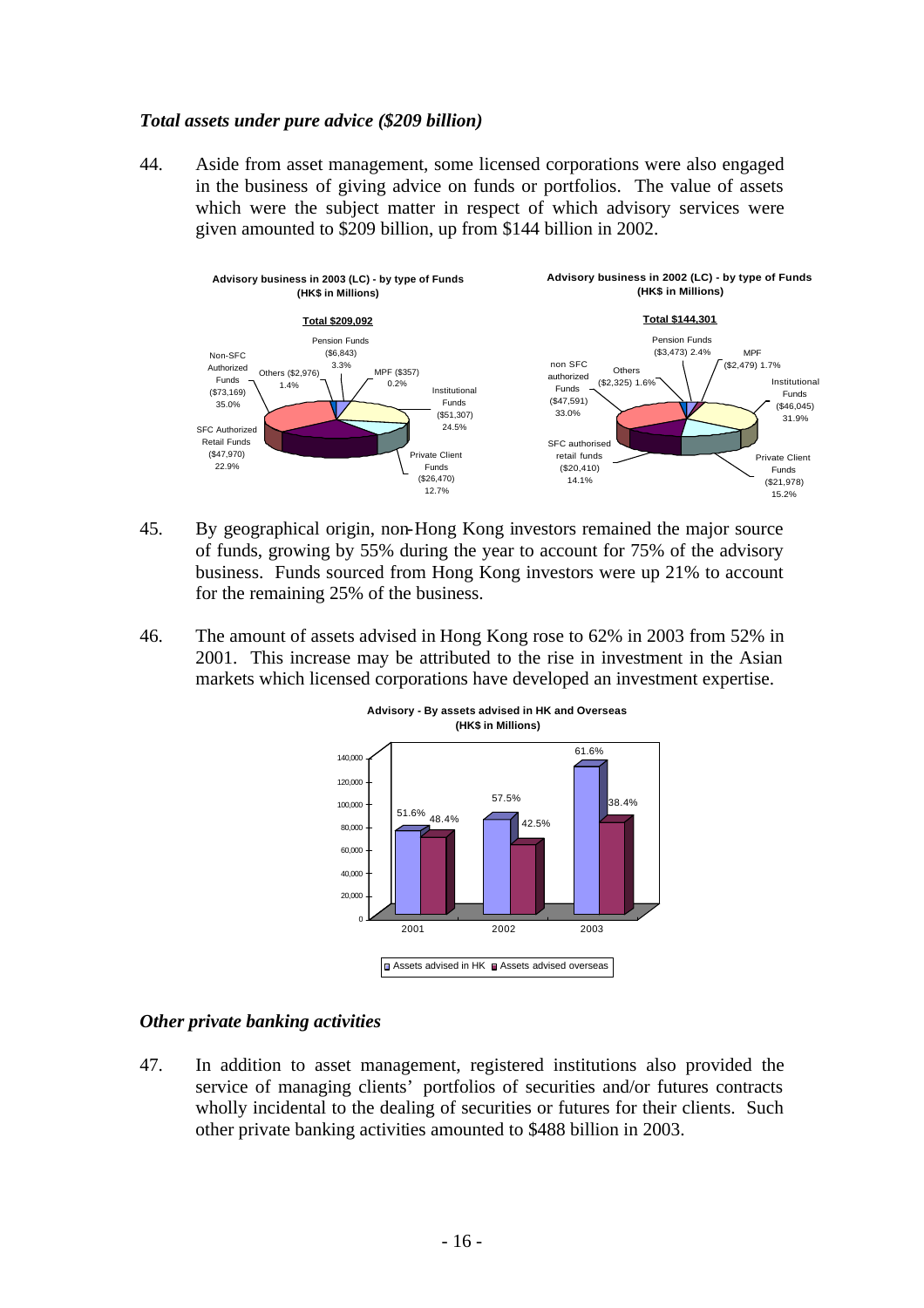48. 57% of the funds were sourced from Hong Kong investors and the rest from non-Hong Kong investors.

# *Distribution of collective investment schemes*

#### *Licensed corporations and registered institutions*

49. For the first time, the survey collected information on the distribution of collective investment schemes. Respondents were enquired as to whether they have engaged in such distribution activity and how they distributed their collective investment schemes.

#### *Licensed corporations*

- 50. 35 licensed corporations reported that they have acted as distributors of collective investment schemes during the year.
- 51. It should be noted that the number of licensed corporations involved in distribution of collective investment schemes as revealed by this survey did not present the aggregate number of all licensed corporations which were engaged in the distribution of collective investment schemes. This is because FMAS only included licensed corporations that were licensed to perform the regulated activities of Type 4, 5 and 9 stipulated under the Securities and Futures Ordinance, and therefore did not cover all licensed corporations that were licensed to carry out Type 1 regulated activity, which included the distribution of collective investme nt scheme, stipulated under the same Ordinance. While some of the licensed corporations in the survey were also licensed to carry out Type 1 regulated activity, most of them were not.

#### *Registered institutions*

- 52. Registered institutions appeared to be more active in the distribution of collective investment schemes, probably due to their strong retail presence and the potential for their cross-selling of financial products. 28 respondents indicated that they were distributors of funds. Of these, 12 were involved in collective investment schemes only in the capacity of distributors and did not have any asset under management nor engaged in any other private banking activities.
- 53. The results again manifested banks' efforts to diversify their earnings base into fee generating businesses, such as fund distribution. To those licensed corporations which aimed to source funds from the general public, they derived synergy from engaging banks as their distributors as this not only allowed them to tap into the strong retail network of the banks for public funds, but also enabled them to dedicate their resources to their traditional business of asset management.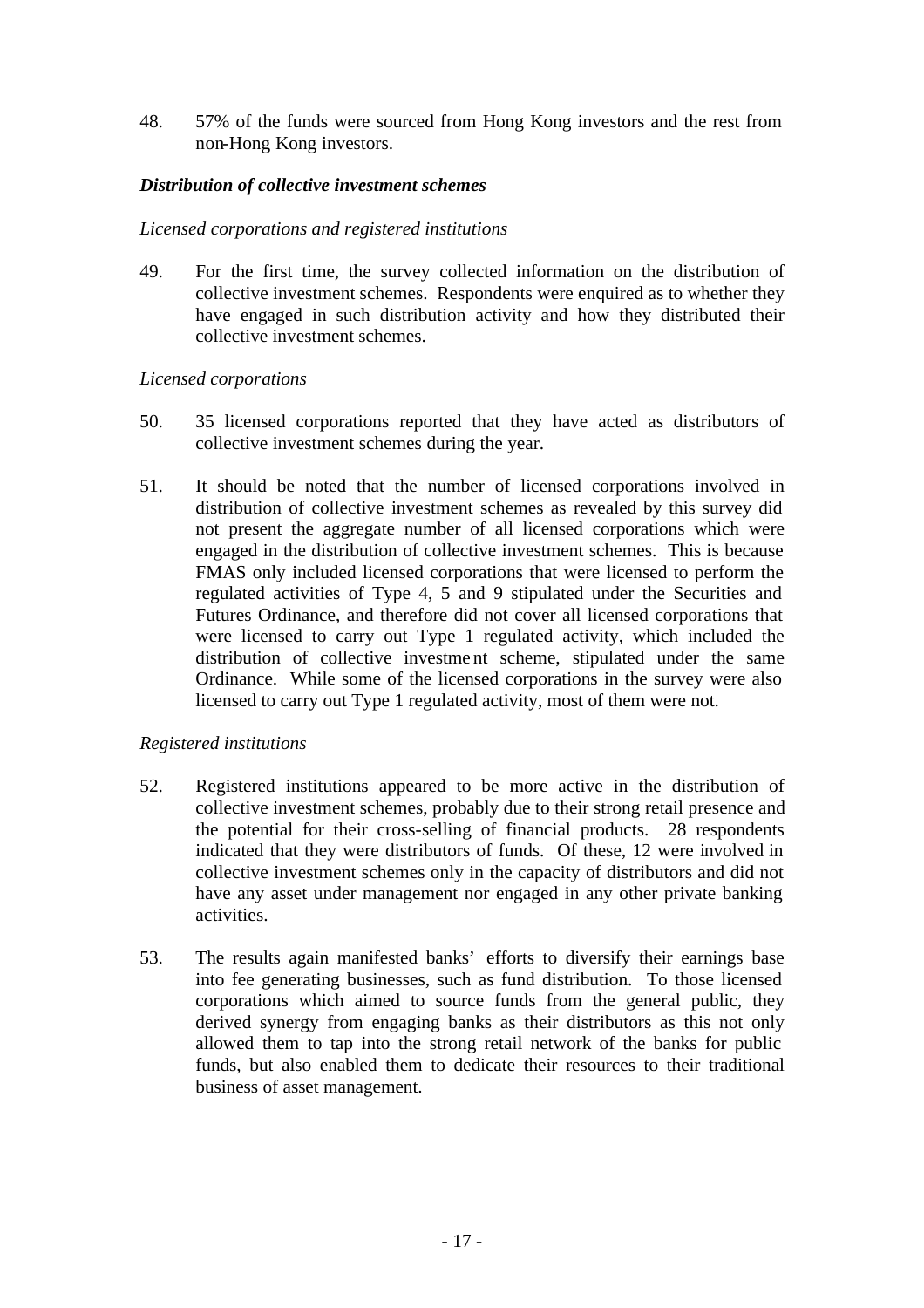# *Profile of staff*

*Licensed corporations and registered institutions*

54. The respondents reported that a total of 15,195 staff was engaged in fund management activities. Among them, 81% was responsible for sales and marketing, 7% for fund administration and 5% for asset management and research. Hong Kong was the primary focus of the marketing effort, while the rest was spread among the rest of the Asia Pacific region.



#### **Total staff in Fund Management Activities 2003 (LC + RI) - by type of Job Functions**

# *Licensed corporations*

- 55. The number of staff engaged in fund management activities increased 31% during the year to 3,763. The gain was solely derived from the threefold increase in sales and marketing staff.
- 56. The substantial growth in the sales and marketing sector could probably be attributed to two factors: namely, the firms' efforts to take advantage of the strong financial markets to grow their AUM and client base, and the increased competition for funds from the Hong Kong investors. Competition stemmed not only from the existing licensed corporations and the new set-ups, but also from the registered institutions that have committed to expanding into the business of asset management and fund distribution.

# *Registered institutions*

- 57. Registered institutions reported that they had 11,432 staff engaged in fund management activities. Among them, 10,779 staff assumed sales and marketing functions.
- 58. The predominance of sales and marketing personnel could be attributed to the staffing need arising from the spread of the retail network of the registered institutions. Such sales staff played the multiple roles of responding to clients' general enquiries and requests, introducing clients to the various financial services or instruments offered by the registered institutions, as well as marketing investment products offered by third parties.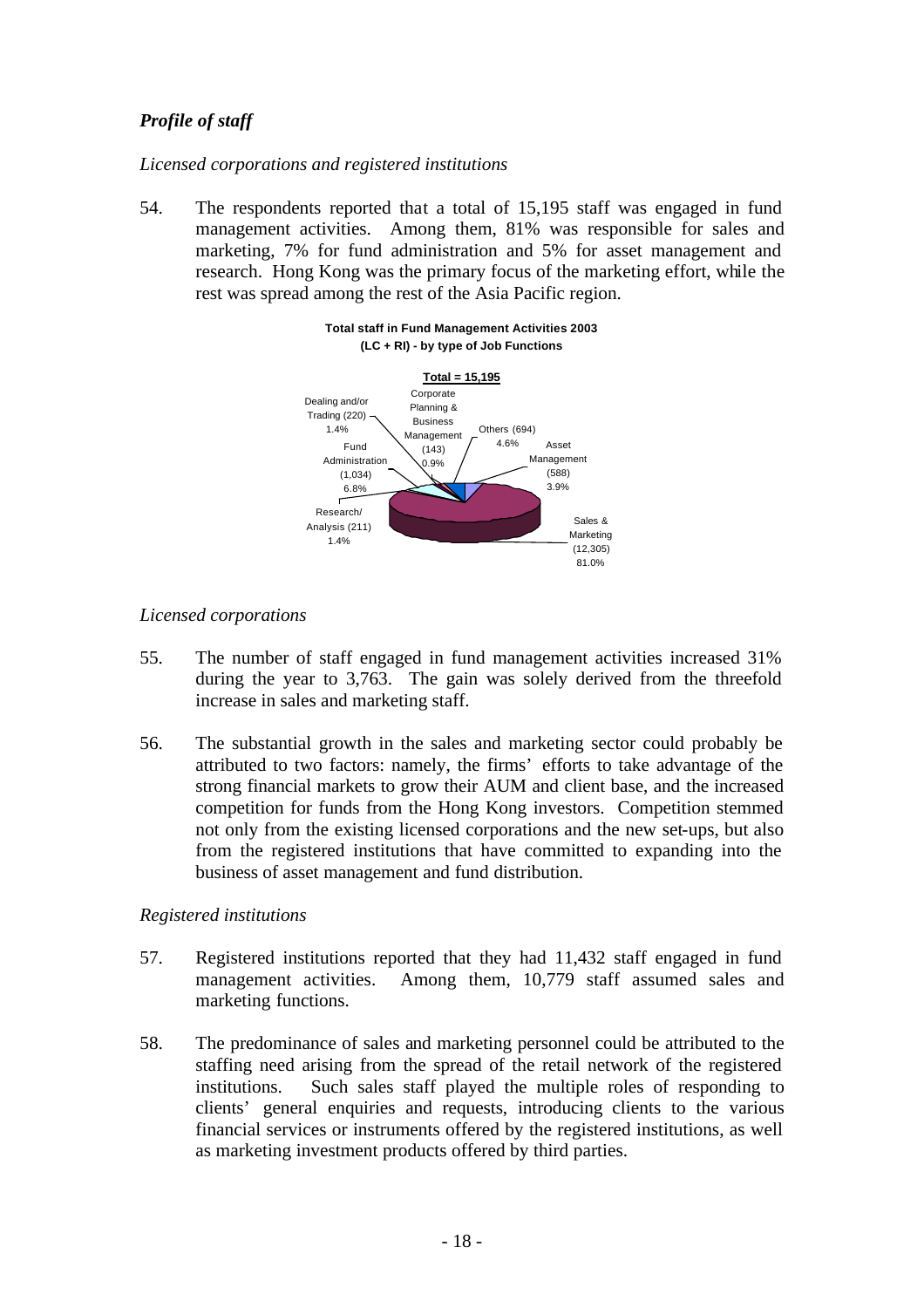# *Internet activities*

#### *Licensed corporations*

59. Five of the respondents indicated that they conducted certain activities through electronic means. In particular, two reported that they provided dealing facilities in respect of SFC authorised retail funds on the internet. Other services provided through the internet included fund prices, offering documents, and client portfolio reports.

#### *Registered institutions*

60. Six of the respondents indicated that they provided subscription, redemption or switching facilities in respect of SFC authorised retail funds through the internet. In addition to information on fund prices, offering documents, and client portfolio reports, a few of these respondents also provided on their internet services such as price alert and tools for performance calculation and investment/risk management.

#### **Initiatives for promoting the Hong Kong fund management industry**

- 61. In response to the growing types of collective investment schemes and the diverse investment needs of the investment public, the SFC introduced the guidelines for regulating real estate investment trusts (REITs) in August 2003 and the guidelines for regulating index tracking exchange traded funds (ETFs) in October 2003.
- 62. The ETF guidelines were introduced to remove certain regulatory constraints that have hindered the development of ETFs in Hong Kong, while at the same time ensuring that investors' interests were protected. It is expected that the flexible approach adopted by the guidelines will engender the introduction of a wider variety of ETFs in Hong Kong. Such ETFs could be either home-grown or overseas listed. This would not only offer local investors a wide choice of investment products, but would also help develop Hong Kong into a regional ETF market.
- 63. Separately, in view of the growth of REITs in the overseas markets and their importance as an alternative asset class, the SFC introduced the Code on REITs in August 2003 to address the unique features and investment characteristics of REITs. Through REITs, retail investors will be able to invest in large-scale income-generating real estate in a cost effective manner, with a relatively transparent and well-defined investment strategy. Such funds would also broaden the range of yield-generating investment vehicles presently available to the retail public.
- 64. It is also hoped that the introduction of REITs to the Hong Kong market would create an environment that facilitates cooperation and partnership between fund managers and property managers, enhance the skills of fund managers in